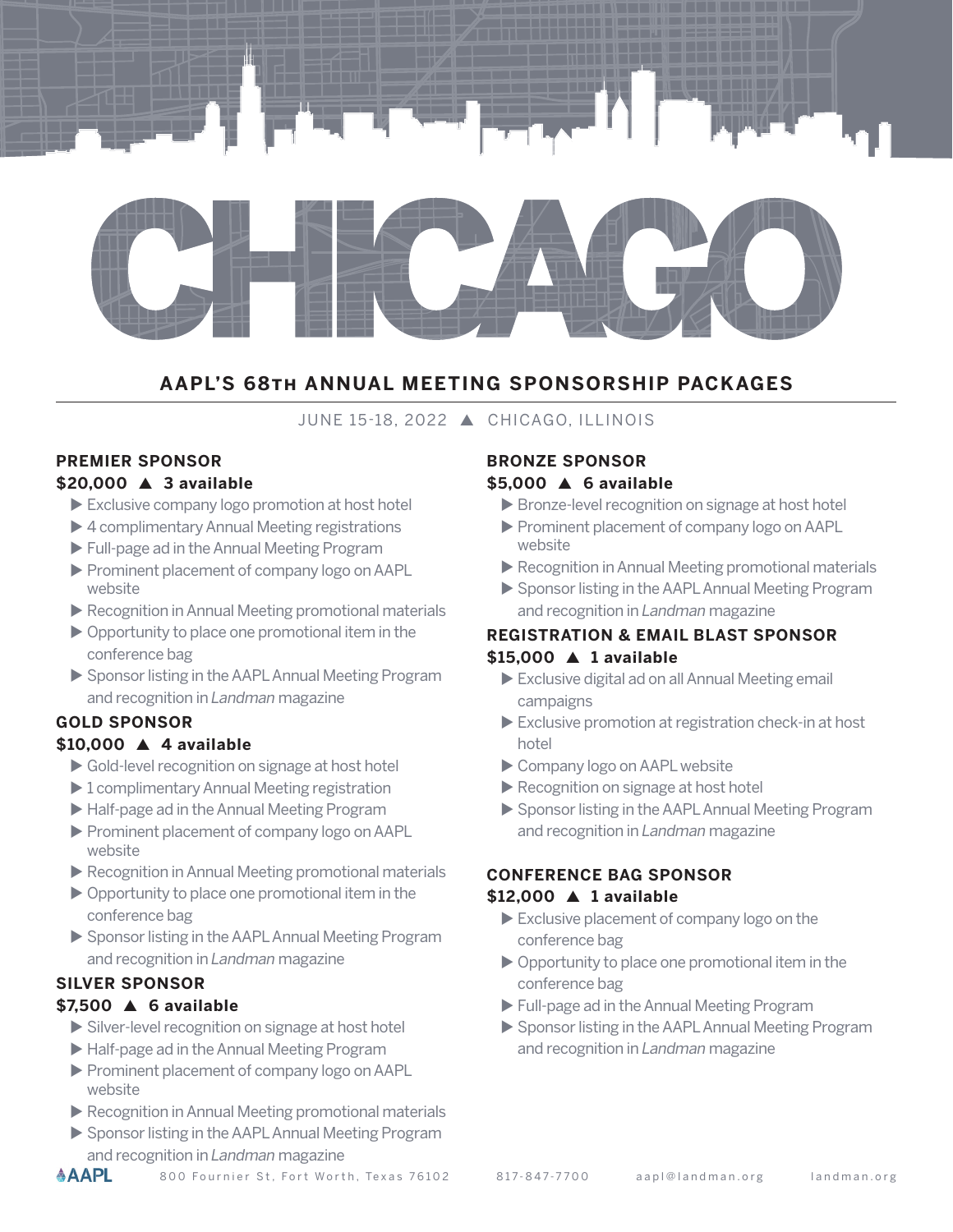# **LANDMAN BASH**

## \$10,000 **A** 2 available

- $\blacktriangleright$  Exclusive placement of company logo throughout the party
- $\triangleright$  2 complimentary tickets to the Landman Bash
- $\blacktriangleright$  Recognition on signage at host hotel
- $\blacktriangleright$  Logo on promotional props at the event
- ▶ Sponsor listing in the AAPL Annual Meeting Program and recognition in *Landman* magazine

# **LANYARD SPONSOR**

## **\$10,000 ▲ 1 available**

- u Your company logo featured along side AAPL's logo on the Annual Meeting lanyards
- $\triangleright$  Opportunity to place one properties in the conference bag
- $\blacktriangleright$  Recognition
- Sponsor listing in the AAPL Annual Meeting Program and recognition in *Landman* magazine

# **WI-FI SPONSOR**

## **\$5,000 ▲ 1 available**

- $\triangleright$  Exclusive provider of Wi-Fi for AAPL Annual Meeting attendees
- $\blacktriangleright$  Recognition on signage at host hotel
- $\triangleright$  Special recognition in email blasts and in Annual Meeting Program
- Inird-page ad in the Annual Meeting Program
- ▶ Sponsor listing in the AAPL Annual Meeting Program and recognition in *Landman* magazine

#### **SWEEPSTAKES SPONSOR \$5,000 ▲ 1 available**

- $\triangleright$  Company recognition at sweepstakes table, on sweepstakes ticket and during giveaway
- $\triangleright$  Company representative draws the winner at Landman Bash
- $\blacktriangleright$  Third-page ad in the Annual Meeting Program
- ▶ Sponsor listing in the AAPL Annual Meeting Program and recognition in *Landman* magazine

## **WELCOME RECEPTION SPONSOR \$5,000 ▲ 4 available**

- Company recognition at the Welcome Reception
- $\blacktriangleright$  Logo on promotional props at the event
- $\blacktriangleright$  Recognition on signage at host hotel
- ▶ Sponsor listing in the AAPL Annual Meeting Program and recognition in *Landman* magazine

## **HOT PLAY HAPPY HOUR SPONSOR**

### **\$5,000 per region** p **4 available per region**

*Regions include Permian; Rockies; Mid-Continent; Haynesville/ Bossier (East TX, North LA); Eagle Ford (South TX, Gulf Coast, MS & AL); West Coast, OCS, Alaska & Canada; Appalachian, MI & IL basins. Some regions may be combined based on logistics.*

- Recognition on signage at Hot Play Happy Hours and Annual Meeting
- $\blacktriangleright$  Recognition on schedules  $-$  website and printed materials — noting sponsorship of specific region
- ▶ Special recognition in Hot Play Happy Hours email blasts
- **Example 2** Featured recognition in Annual Meeting Program
- Company logo on AAPL website
- $\triangleright$  \$1,000 bar tab per sponsor
- ▶ Sponsor listing in the AAPL Annual Meeting Program and recognition in *Landman* magazine

#### **PROFESSIONAL HEADSHOT SPONSOR \$5,000 ▲ 1 available**

- $\triangleright$  Company logo featured on promotional signage around headshot booth
- $\blacktriangleright$  Reserved time for headshots for sponsoring company's employees who are attending Annual Meeting
- $\blacktriangleright$  Recognition on signage at host hotel
- Sponsor listing in the AAPL Annual Meeting Program and recognition in *Landman* magazine

## **EDUCATION TRACK SPONSOR**

#### **\$5,000 ▲ 4 available**

- $\triangleright$  Company logo recognition featured throughout the education sessions
- $\blacktriangleright$  Logo displayed on screen during session breaks
- $\blacktriangleright$  Recognition on signage at host hotel
- Sponsor listing in the AAPL Annual Meeting Program and recognition in *Landman* magazine

## **BEVERAGE SPONSOR**

#### **\$5,000 ▲ 1 available**

- $\triangleright$  Company logo at beverage
- Logo on cups at beverage
- **> Third-page ad in the Annual Meeting Program**
- u Sponsor listing in theAAPLAnnual Meeting Program and recognition in *Landman* magazine